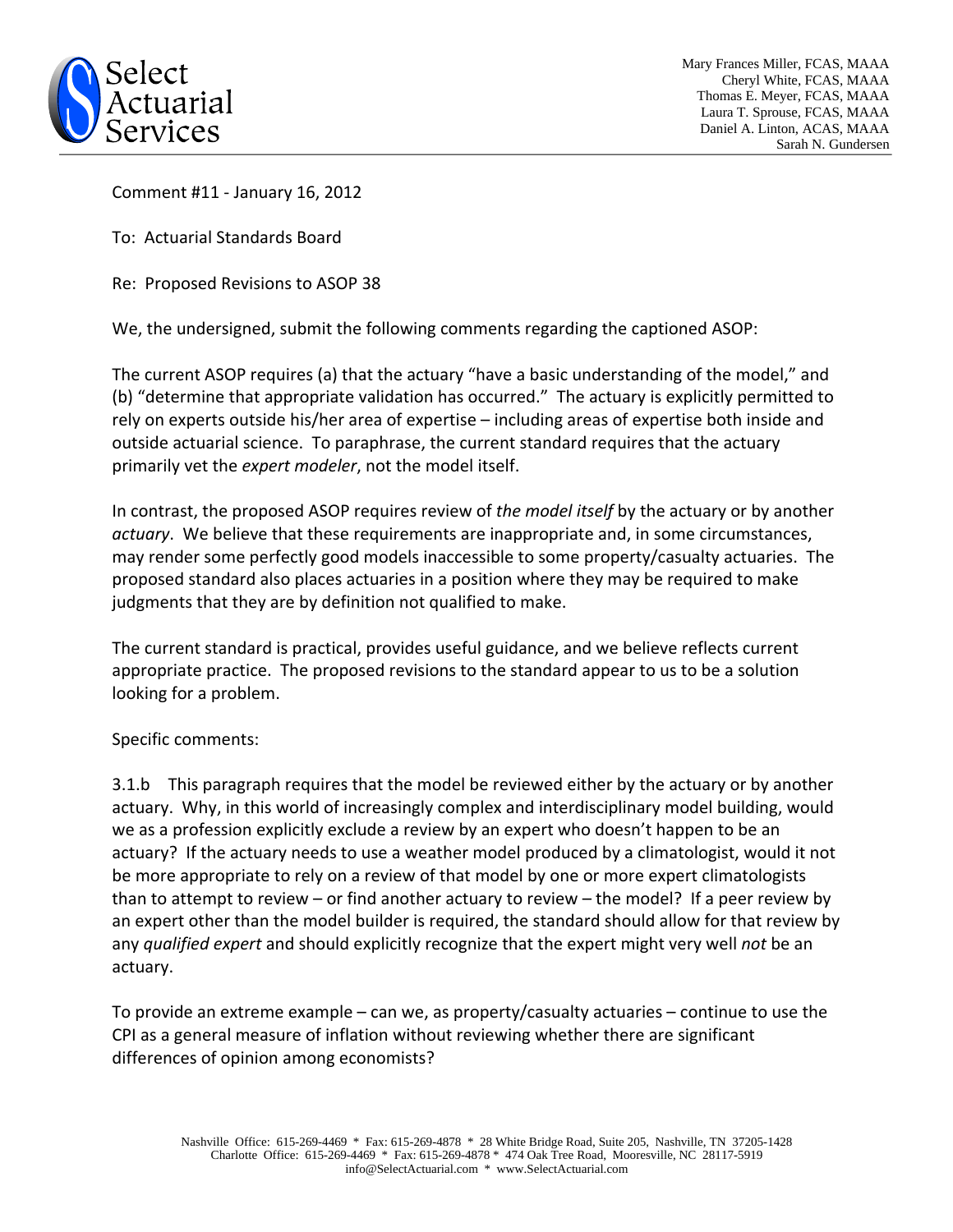3.2.1.a If the model is outside the actuary's expertise, on what basis can the actuary judge the assumptions, parameters and especially the *subjective* judgments that go into the model? Contrast this requirement with the current standard, which requires that the actuary be "*reasonably familiar with the basic components*" of the model and then permits *reliance on the expert.*

3.2.1.b What if the model is new or novel, and therefore has undergone relatively little use? The actuary is supposed to consider this in determining whether the model is appropriate for use. And then do what? This paragraph implies that widely accepted existing models should be preferred over new products or novel developments.

3.2.2 Our comments here are the same as the comments concerning 3.2.1.a. If the model is outside the actuary's area of expertise, how is the actuary to make a judgment concerning whether revisions make it less appropriate for use? Perhaps it would be better to caution the actuary to ensure that the version being used is the one that has been *reviewed by the expert upon whom the actuary is relying*.

3.3.1 Models may include many components that range far from an (or any) actuary's area of expertise. Even the loss models cited in the examples in the proposed standard require expertise from climatologists, geologists, structural engineers, and the like. The current standard requires that the actuary be reasonably familiar with the components and understand the user input and the expected outputs of the model (current section 3.3). Revised section 3.3.1, however, now requires that the actuary *review* (new 3.3) such components and how they interrelate or have interdependence. A hydrologist's model of the potential spread of volatile organic compounds from an EPA site into the ground water over the next 20 years might have hundreds of assumptions with all kinds of interdependence. Does the actuary really need to *review* those assumptions to use the output of the model – a probability distribution of groundwater contamination – if the model has been peer reviewed by other hydrologists? This level of familiarity is unnecessary provided that the actuary discloses the extent of reliance on the model in the actuarial communication. How does the actuary perform such a review in the event that the model is proprietary or has some proprietary components?

3.3.3 This section provides appropriate guidance for the actuary in determining whether to rely on the experts, but we prefer the guidance provided in current standard Section 3.2. In particular, the emphasis (3.3.3.d) on professional credentials or "other apparent qualifications" and professional affiliation of such experts appears to imply that experts who are member of professional bodies are to be preferred over academics. The current standard, requiring that the actuary consider whether the individual is an expert, is not only sufficient, it avoids insulting implications (that may or may not be intended).

3.4 The actuary should be able to rely on the review of a model by *any appropriate expert*. Often the appropriate expert will *not* be another actuary, and to imply that only an actuary can review a model that is *outside the area of expertise* expresses a level of hubris and distrust of other professionals that is astonishing.